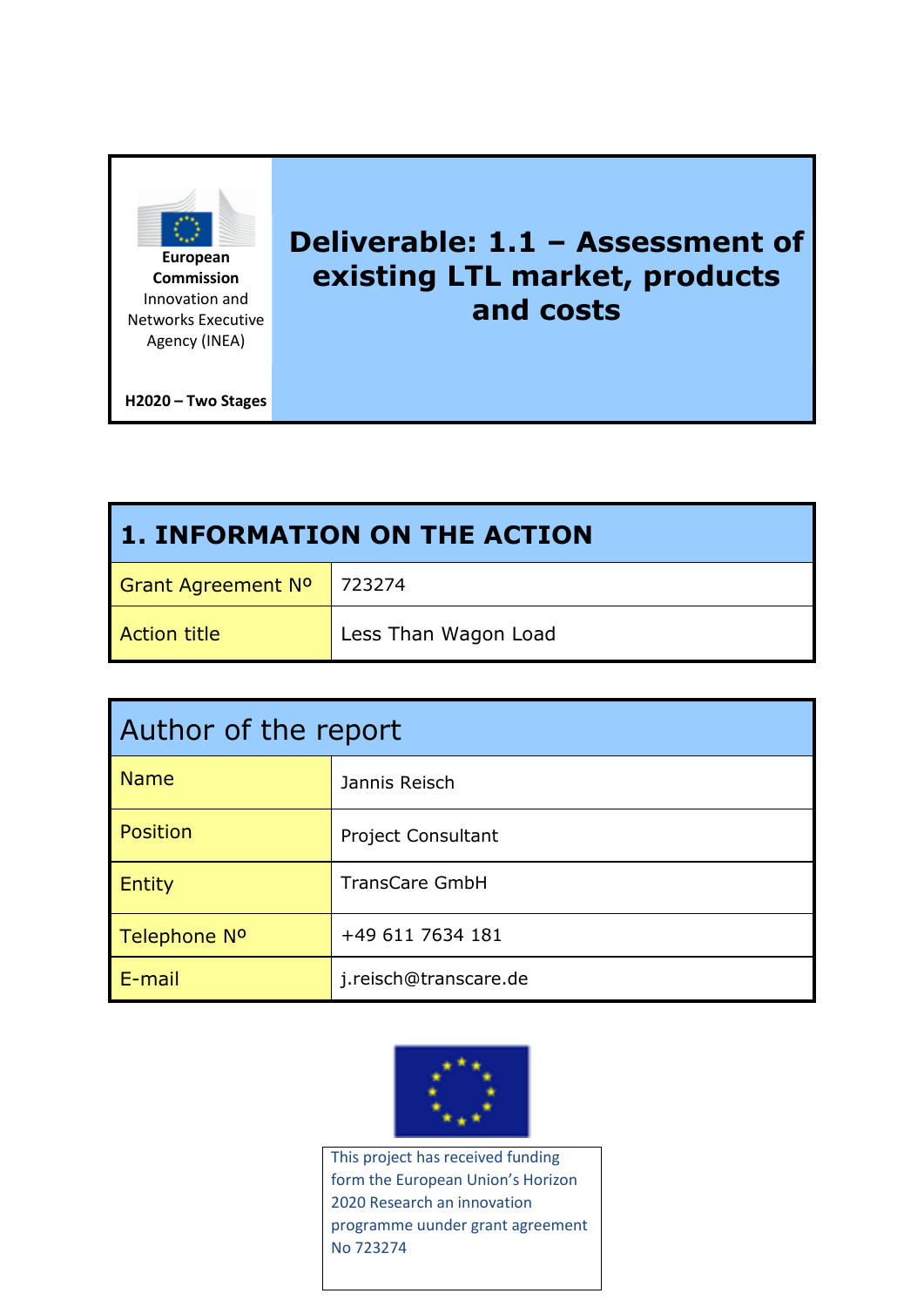### **D1.1 – Assessment of existing LTL market, product and costs**

#### **Document Information**

| Programme                        | H2020 - MG - 2016-2017 - Two Stages |
|----------------------------------|-------------------------------------|
| Project acronym                  | LWL                                 |
| <b>Grant agreement number</b>    | 723274                              |
| <b>Number of the Deliverable</b> | 1.1                                 |
| WP/Task related                  | WP1-Task 1.1                        |
| <b>Type (distribution level)</b> | Confidential                        |
| Date of delivery                 | 31/10/2017                          |
| <b>Number of pages</b>           | 21                                  |
| <b>Document Responsible</b>      | Jannis Reisch                       |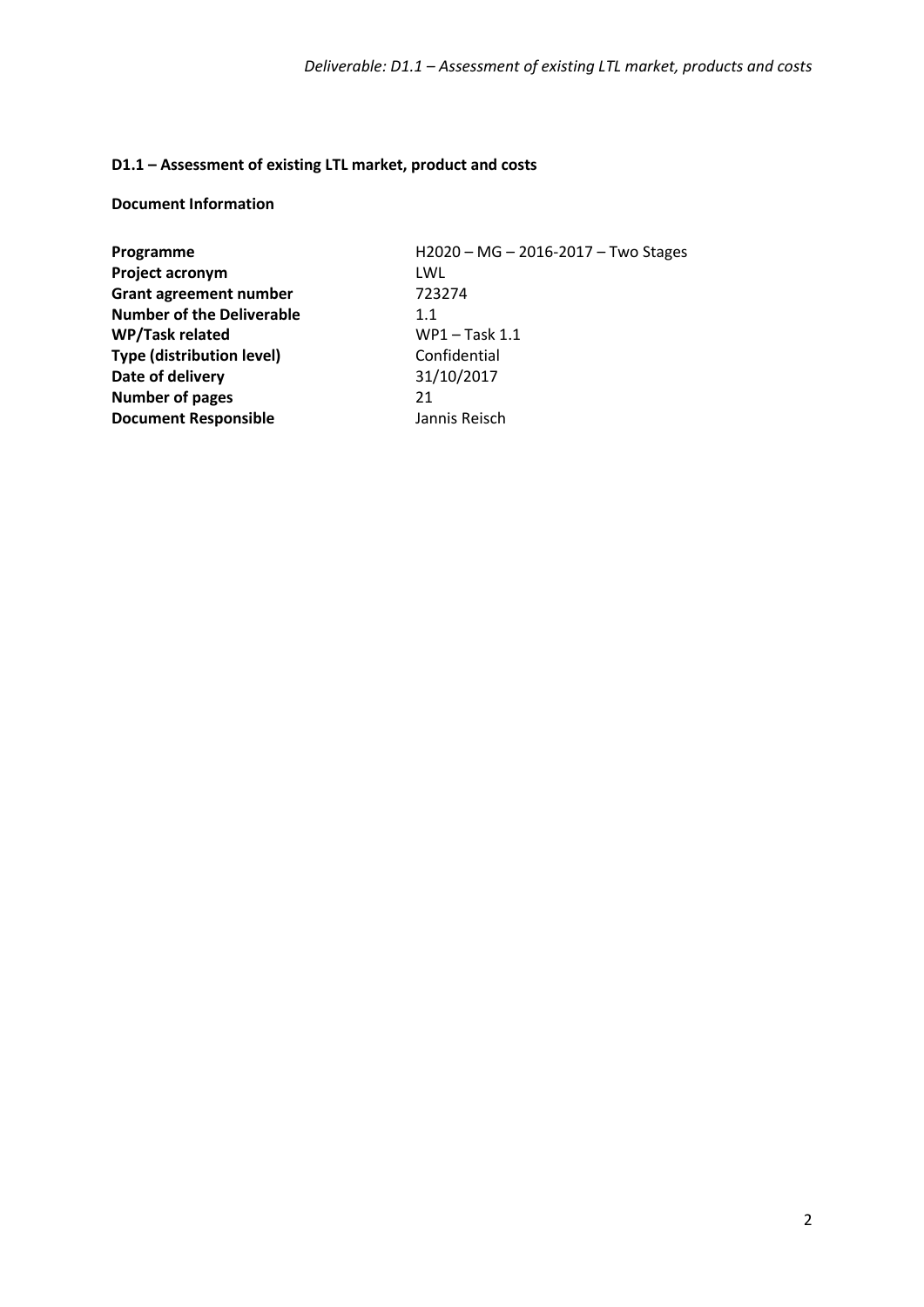Versioning and contribution history

| <b>Version</b> | Date       | <b>Author</b> | <b>Notes</b> |
|----------------|------------|---------------|--------------|
| V01            | 31/10/2017 | Jannis Reisch |              |
|                |            |               |              |
|                |            |               |              |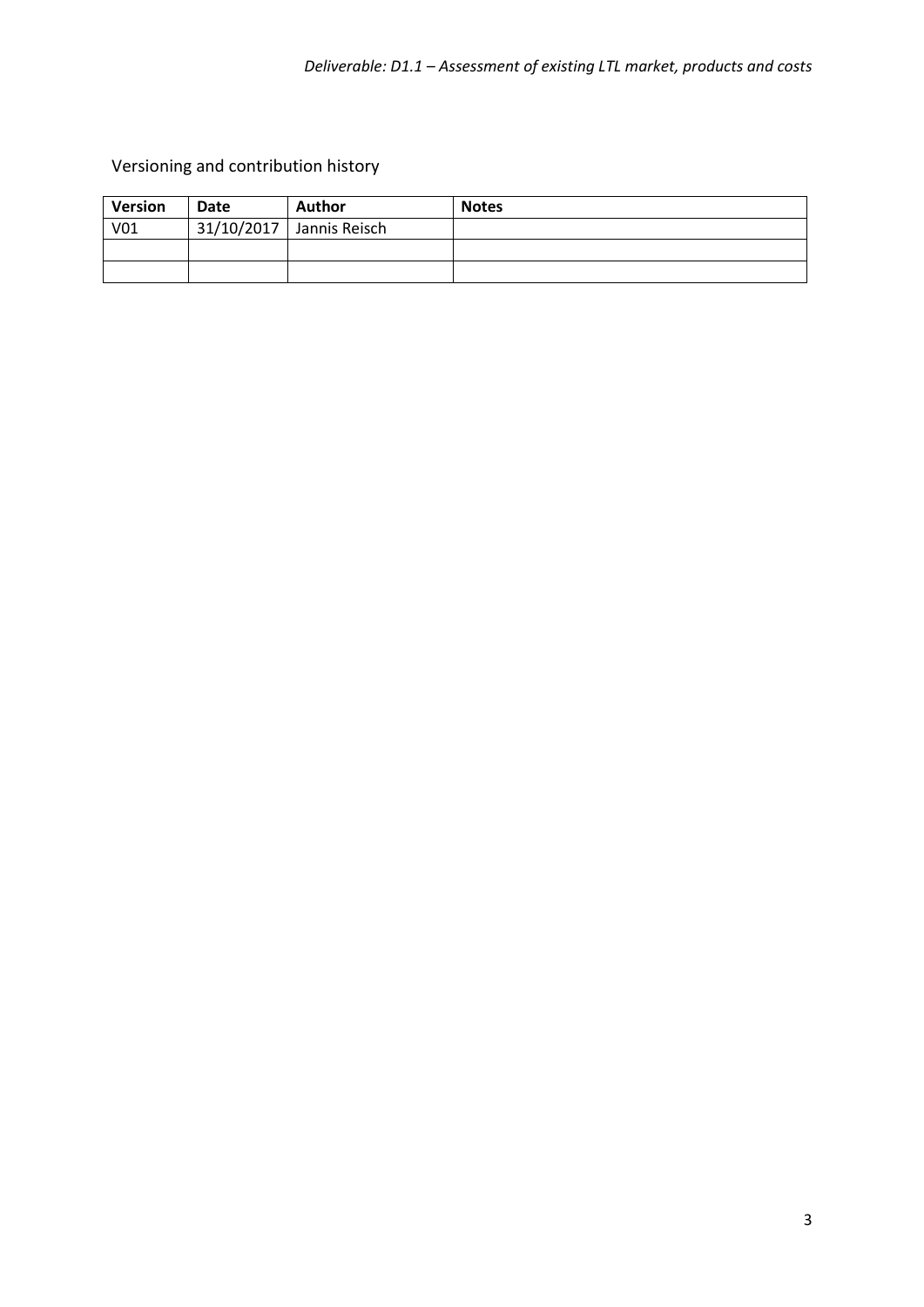# <span id="page-3-0"></span>**EXECUTIVE SUMMARY**

Companies in the LTL market that provide processed raw materials for production like chemical companies and the supply business, e.g. of the automobile market require reliable transport services that that deliver their products in fast time, offer flexible pick-up times and have reasonable prices. The main flows of LTL cargo move along the blue banana in central Europe to the major production clusters.

In the Antwerp cluster there is a high concentration of chemical companies that provide supply products for European production clusters.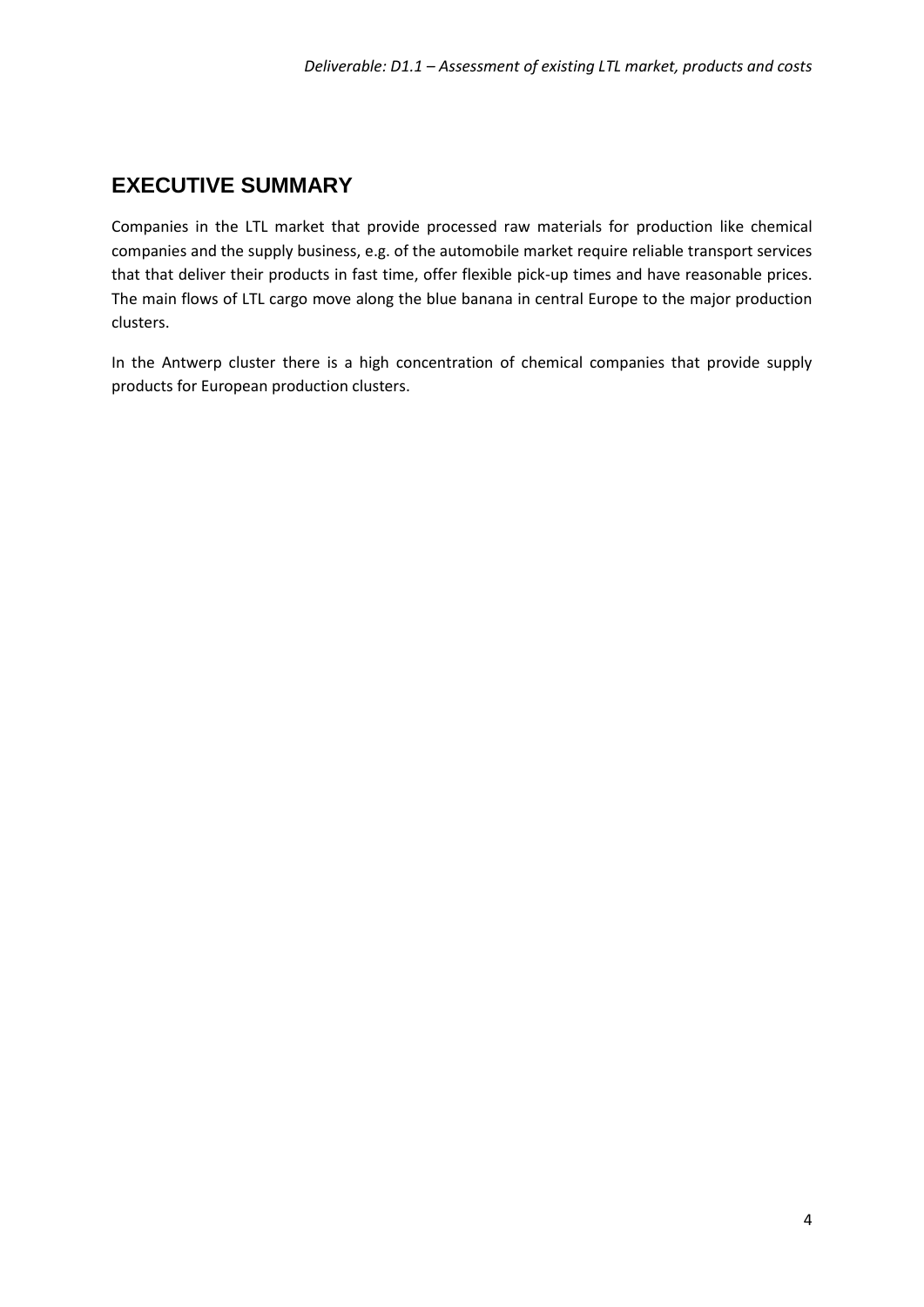# **CONTENT**

| $\mathbf 1$    |  |
|----------------|--|
|                |  |
| $\mathbf{2}$   |  |
| 3              |  |
| 4              |  |
|                |  |
|                |  |
|                |  |
|                |  |
| 5              |  |
| 6              |  |
| $\overline{7}$ |  |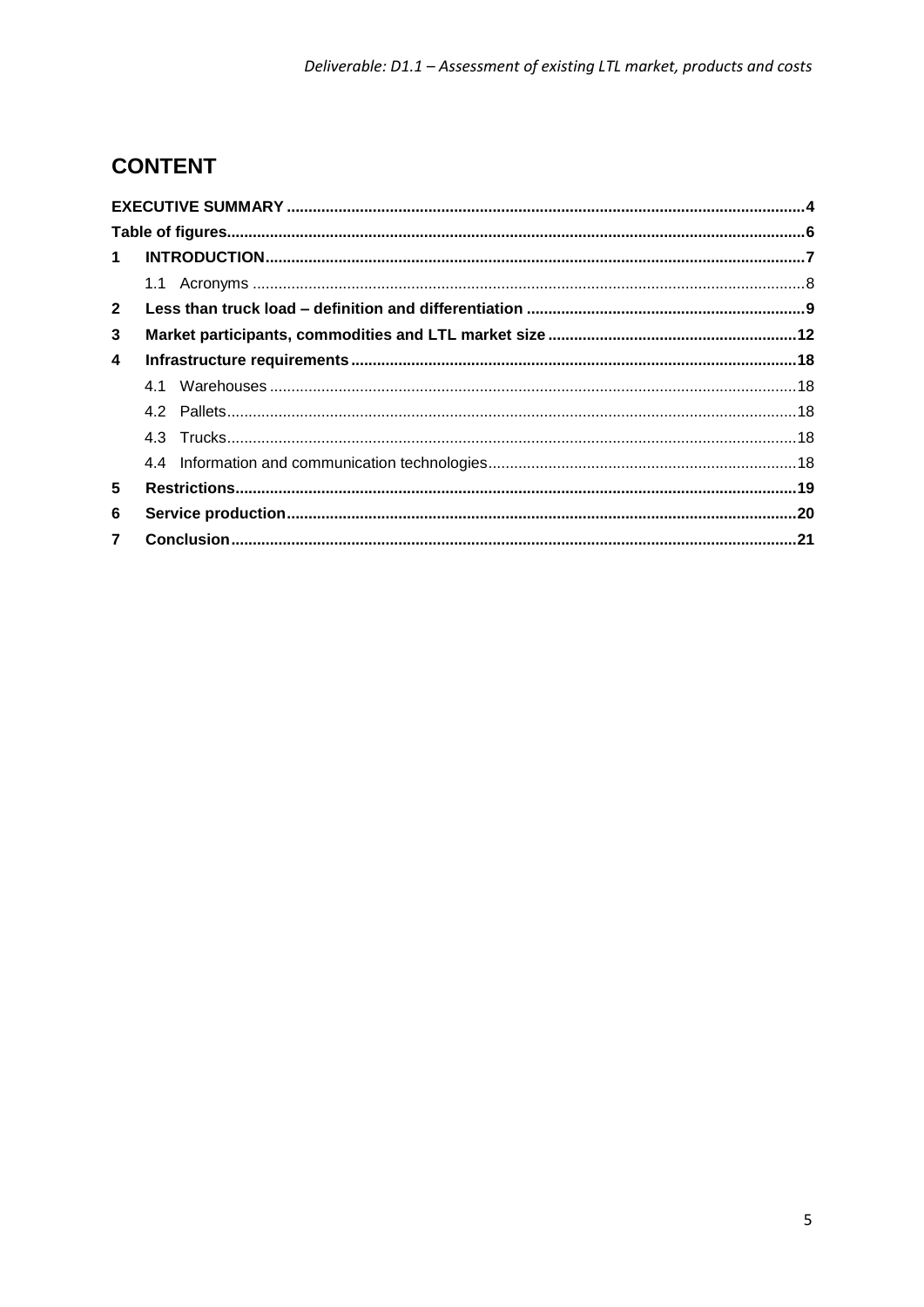# <span id="page-5-0"></span>**Table of figures**

| Fig. 1:     |                                                                       |  |
|-------------|-----------------------------------------------------------------------|--|
| Fig. $2$ :  |                                                                       |  |
| Fig. 3:     |                                                                       |  |
| Fig. 4:     |                                                                       |  |
| Fig. $5:$   |                                                                       |  |
| Fig. 6:     |                                                                       |  |
| Fig. 7:     | LTL cargo streams between Belgium and considered countries [tons]  15 |  |
| Fig. 8:     |                                                                       |  |
| Fig. 9:     |                                                                       |  |
| Fig. 10:    |                                                                       |  |
| Fig. $11$ : |                                                                       |  |
| Fig. 12:    |                                                                       |  |
| Fig. 13:    |                                                                       |  |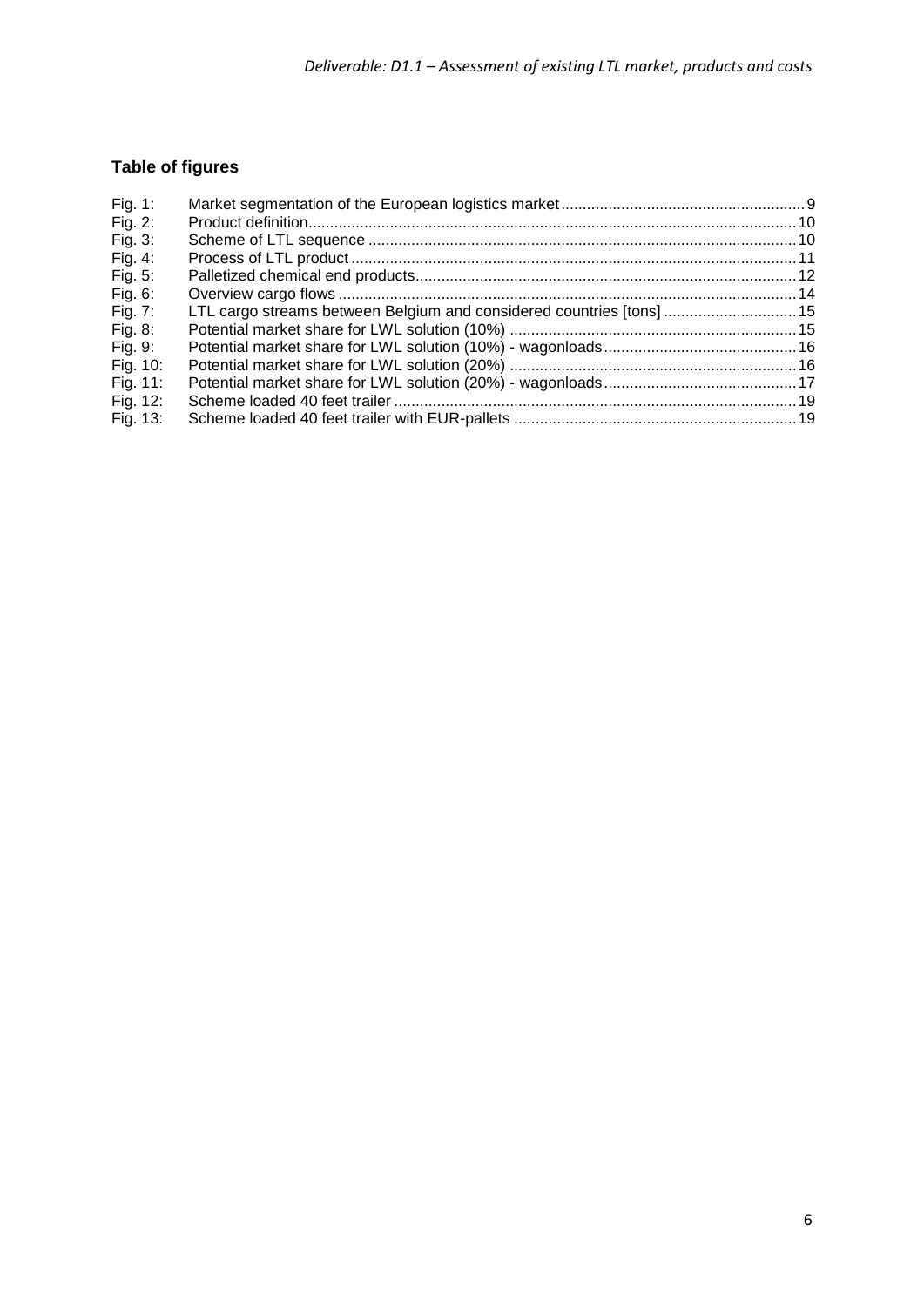# <span id="page-6-0"></span>**1 INTRODUCTION**

The European LTL market amounts to only five percent of the total transport market but stands for a much higher share of value what shows the importance of this type of cargo. Due to the importance of LTL cargo in production chains and its link between producer, wholesalers and retailers, standardized LTL network distribution is an important precondition for an economy that is based on the division of labor. The "Less than wagonload" project has the objective to develop a smart specialized logistics cluster for the chemical industry in the Port of Antwerp in order to shift transport volumes from road to rail freight. For the realization of this objective the current LTL market is to be assessed intensively.

The purpose of this document is to give an overview over the existing LTL market that is bound only to toad transport as well as its customers and transport participants. Origins of cargo and major destinations result in cargo streams that show the potential for the new Less than wagonload (LWL) solution, defined in task 1.2 of this project. This task explains the requirements of shippers, trucking companies and freight forwarders in the market and how the supply chain processes were built on customers' requirements.

Modern distribution and market developments like just-in-time fulfillment of demand and stockless delivery have contributed to an enormous increase in the partial shipment and less than truck load market. Order quantities and replacement times decrease more and more what benefits the LTL market and its freight forwarders.

LTL business services are considered to serve primarily in the B2B market for the supply of industry and commerce.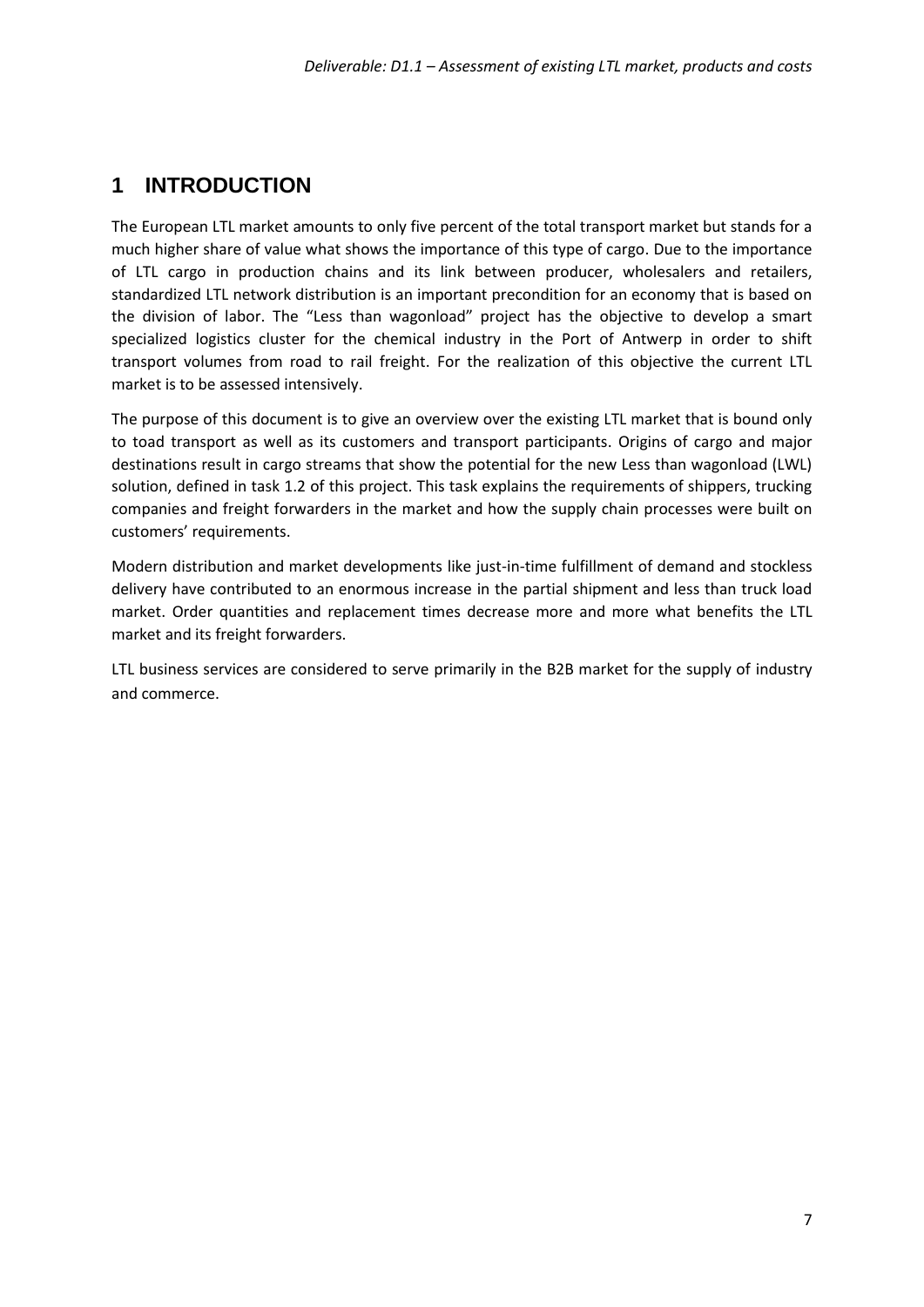### <span id="page-7-0"></span>**1.1 Acronyms**

- B2B Business to business
- B2C Business to customer
- bn billion
- DSLV Deutscher Speditions- und Logistikverband (engl.: German forwarding and logistics association)
- FTL Full truckload
- IT Information technology
- LTL Less than truckload
- LM Last mile
- LWL Less than wagon load
- mln million
- WH Warehouse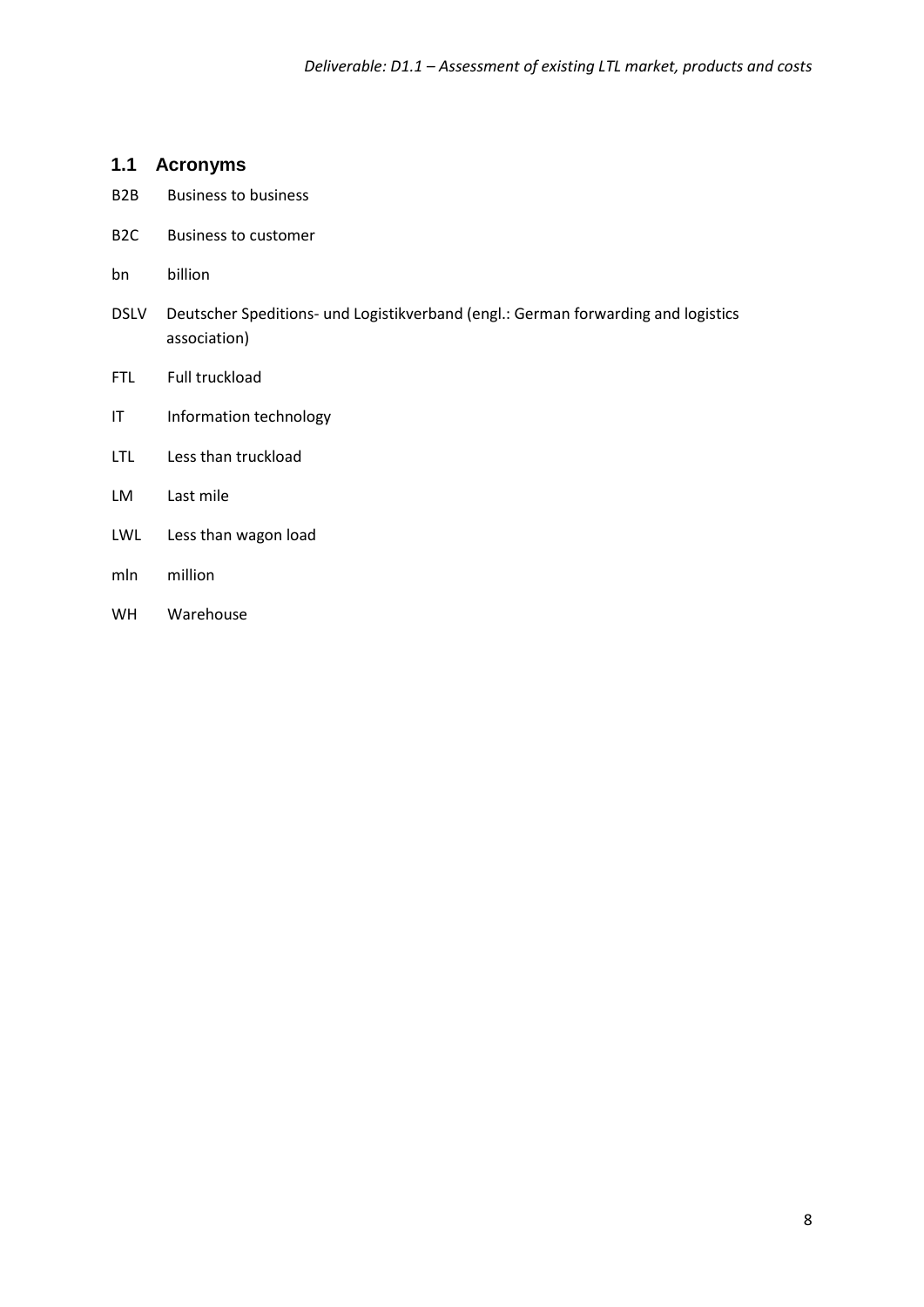### <span id="page-8-0"></span>**2 Less than truck load – definition and differentiation**

The total turnover of the European logistics market keeps on growing over the last years since the crisis in 2009 which shows the high importance of the sector. All 28 European countries together with Switzerland and Norway produced a total volume of 1.050 bn. euro in 2016. In 2009 (without Croatia) the total volume amounted to 850 bn. euro.<sup>1</sup>

The share of less than truckload stayed steady at a level of almost 5% of the total logistics market (c.f. [Fig. 1\)](#page-8-1). The share of LTL is considered to grow in importance over time due to and the reduction of stocks in production and the increasing e-commerce with accompanying decreasing shipment sizes.



<span id="page-8-1"></span>**Fig. 1: Market segmentation of the European logistics market<sup>2</sup>**

Less than truck load describes shipments of between 3 and 10 pallets from one location respectively from one customer and the transportation of these volumes to their destination. Besides LTL cargo alternative products or services are parcel and express services, which is the shipping of single pieces or packages from A to B, pallet and groupage services which consist of shipments between one and three pallets and full truckloads (FTL) which represents shipments of a number of pallets from one customer that completely fill a long distance truck (cf[. Fig. 2\)](#page-9-0).

The product less than truckload cargo includes the processes collection and delivery of shipments from different shippers as well as their consolidation for transport to the same destination.

 $\ddot{\phantom{a}}$ <sup>1</sup> Data source: Fraunhofer SCS

<sup>2</sup> Data source: Fraunhofer SCS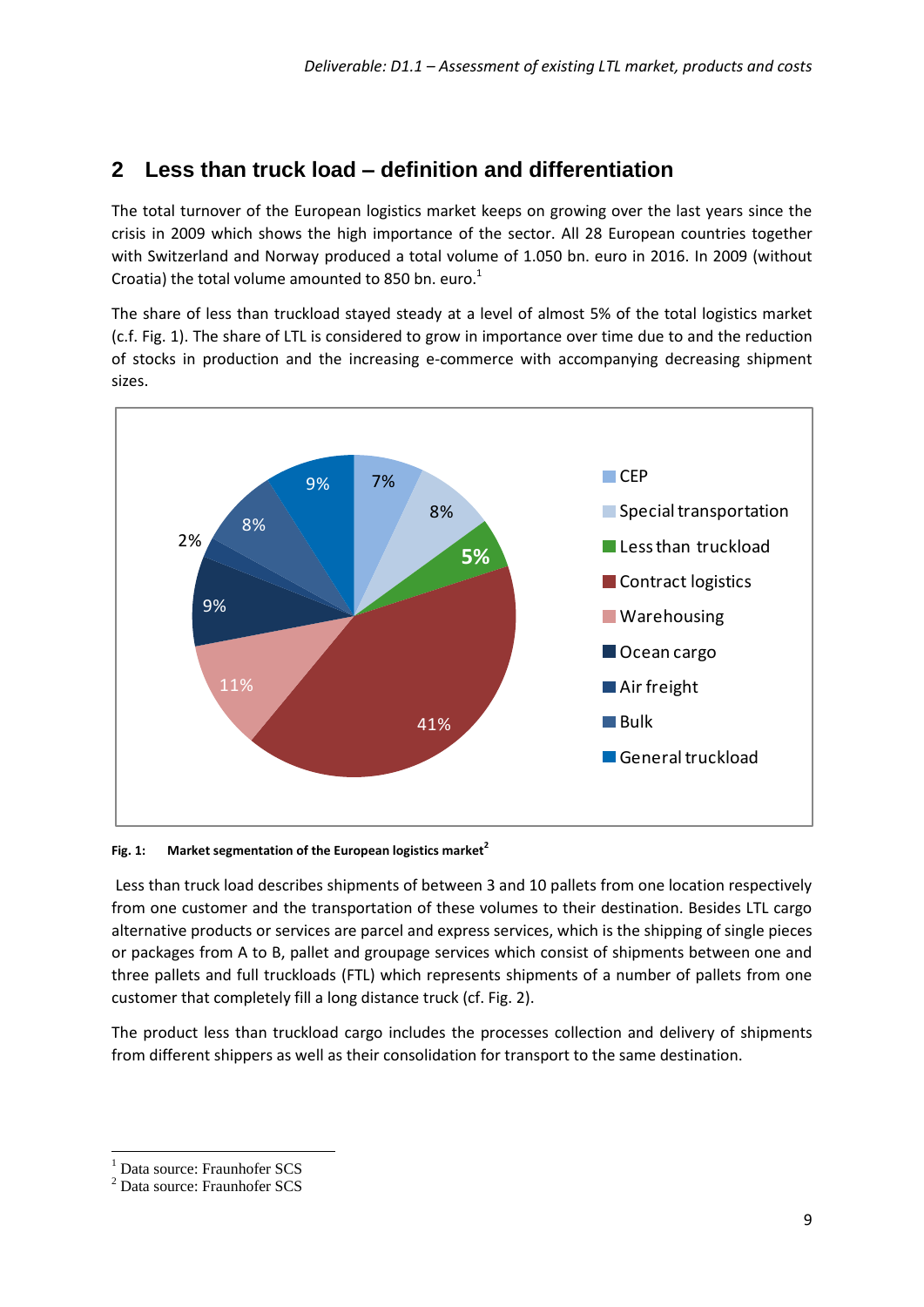

#### <span id="page-9-0"></span>**Fig. 2: Product definition**

The collection runs are often made by regional transport companies which deliver the collected shipments to a consolidation warehouse of the freight forwarder. In the warehouse, the shipments are sorted by their destinations and consolidated to a truckload for the long-distance main run. Thereby the companies are able to fully use the capacity of big long-distance trucks. This allows the transport of small shipments for competitive and economical prices.

At the destination warehouse of the freight forwarder the shipments are handled again and distributed by last mile trucks to the single consignees (cf. [Fig. 3\)](#page-9-1). With a network of warehouses, freight forwarders offer their LTL services Europe-wide and often use regional companies as partner for collection and distribution.



#### <span id="page-9-1"></span>**Fig. 3: Scheme of LTL sequence**

As further service to the customers the long-distance trucks run on fixed timetables between the warehouses of the forwarding company to guarantee reliable delivery times for different transport distances. Usually they start their run loaded in the late evening as overnight transport and provide the trailer at the destination warehouse in the morning.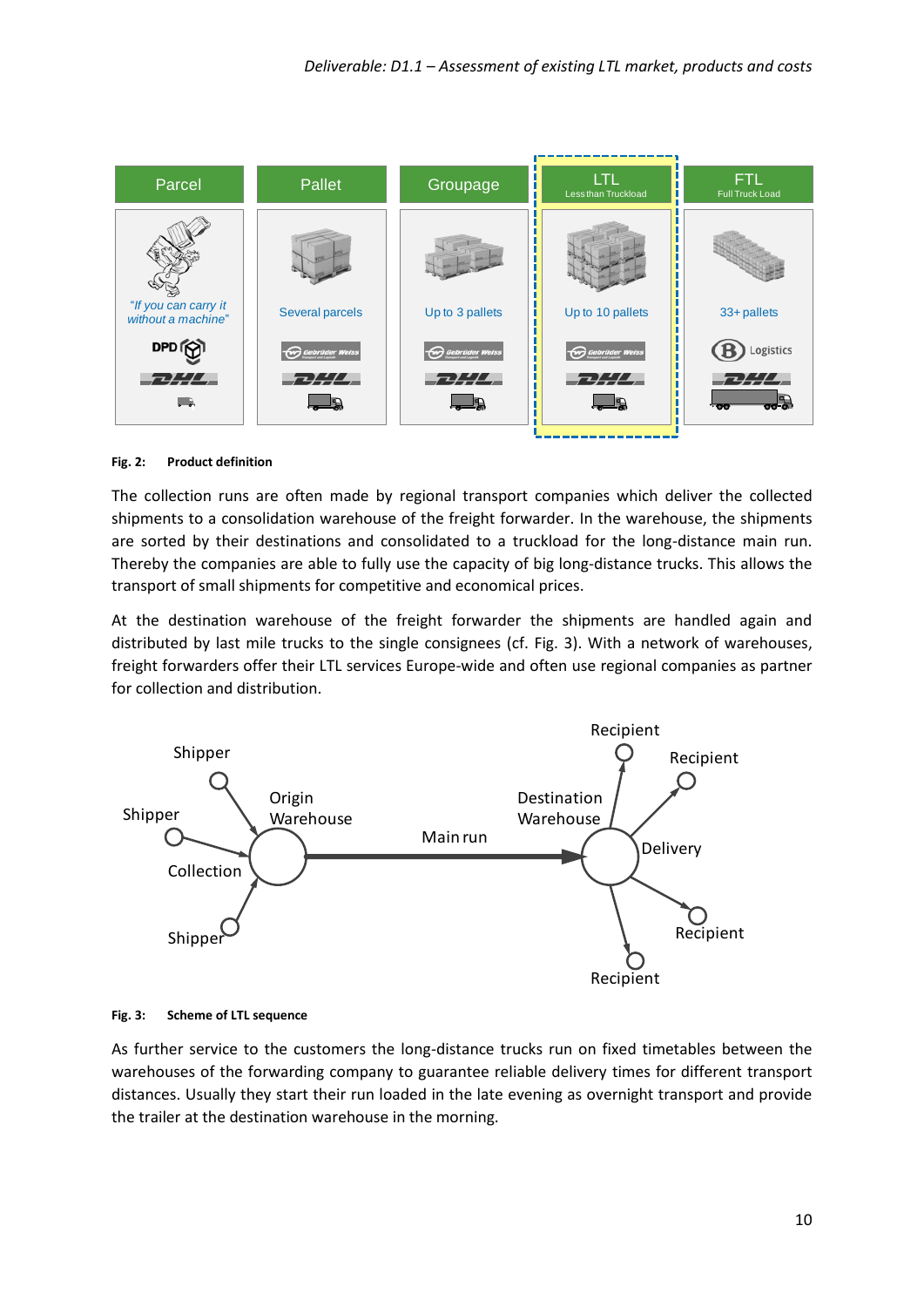The different processes of the supply chain are standardized and industrialized. This includes fast handling processes, frequency and punctuality of the logistical organization. The main advantage is the free road and the resulting shorter transport time and therefore even less personnel costs.

|                               |                           |                                      | <b>LTL Product: Door-2-Door by road</b> |                                      |                                      |                               |
|-------------------------------|---------------------------|--------------------------------------|-----------------------------------------|--------------------------------------|--------------------------------------|-------------------------------|
|                               | Collection                |                                      |                                         |                                      | <b>Distribution</b>                  |                               |
| <b>End</b><br><b>Customer</b> | <b>First Mile</b><br>Road | <b>Distribution</b><br><b>Center</b> | <b>Transfer Road</b>                    | <b>Distribution</b><br><b>Center</b> | <b>Last Mile</b><br>Road             | <b>End</b><br><b>Customer</b> |
|                               | نچلے ا                    | --<br>--<br>--                       | - 66<br>os (                            | ور است<br>---                        |                                      |                               |
|                               | Forwarder BE              |                                      |                                         |                                      | <b>Forwarder Destination Country</b> |                               |
|                               |                           |                                      | long haul                               |                                      |                                      |                               |
|                               |                           |                                      | offered by forwarder to end customer    |                                      |                                      |                               |

#### <span id="page-10-0"></span>**Fig. 4: Process of LTL product**

To keep the overview over the different processes of a LTL-transport chain, modern information and communication technique already is and will be increasingly important.

Similar transport services to LTL are parcel and express transports. They also offer collection and delivery of different shipments and the consolidation for transports to the same destination. As differentiation to LTL services and because of the smaller size of the shipments the consolidation is run by automated sorting facilities, where different parcels are often packed up to a pallet for the main run. Due to the considerable increase of online business and the delivery to private consignees over the last years, parcel and express services recorded a big growth in the B2C segment.

LTL hast to be clearly differentiated from FTL transportation. FTL shipments are transports in which a single full truckload is transported in a truck or trailer. The whole load is collected from the customer in one shipment and is directly transported to the consignee without further handling. The shipment fills out the whole loading unit. Generally it is the fastest kind of transport by truck. The main advantages of FTL transportation are the low handling effort within the supply chain and the high occupancy rate of loading space.

In contrast to clearly defined weight and sizes in the parcel market, LTL cargo in the forwarding business has no defined limits. The only condition is that the shipments can be loaded on the vehicle so it fulfills the guidelines of road traffic. Many forwarders allow a maximum individual weight of maximum 2.500kg, although the average weight of a LTL pallet only amounts to 250kg per pallet.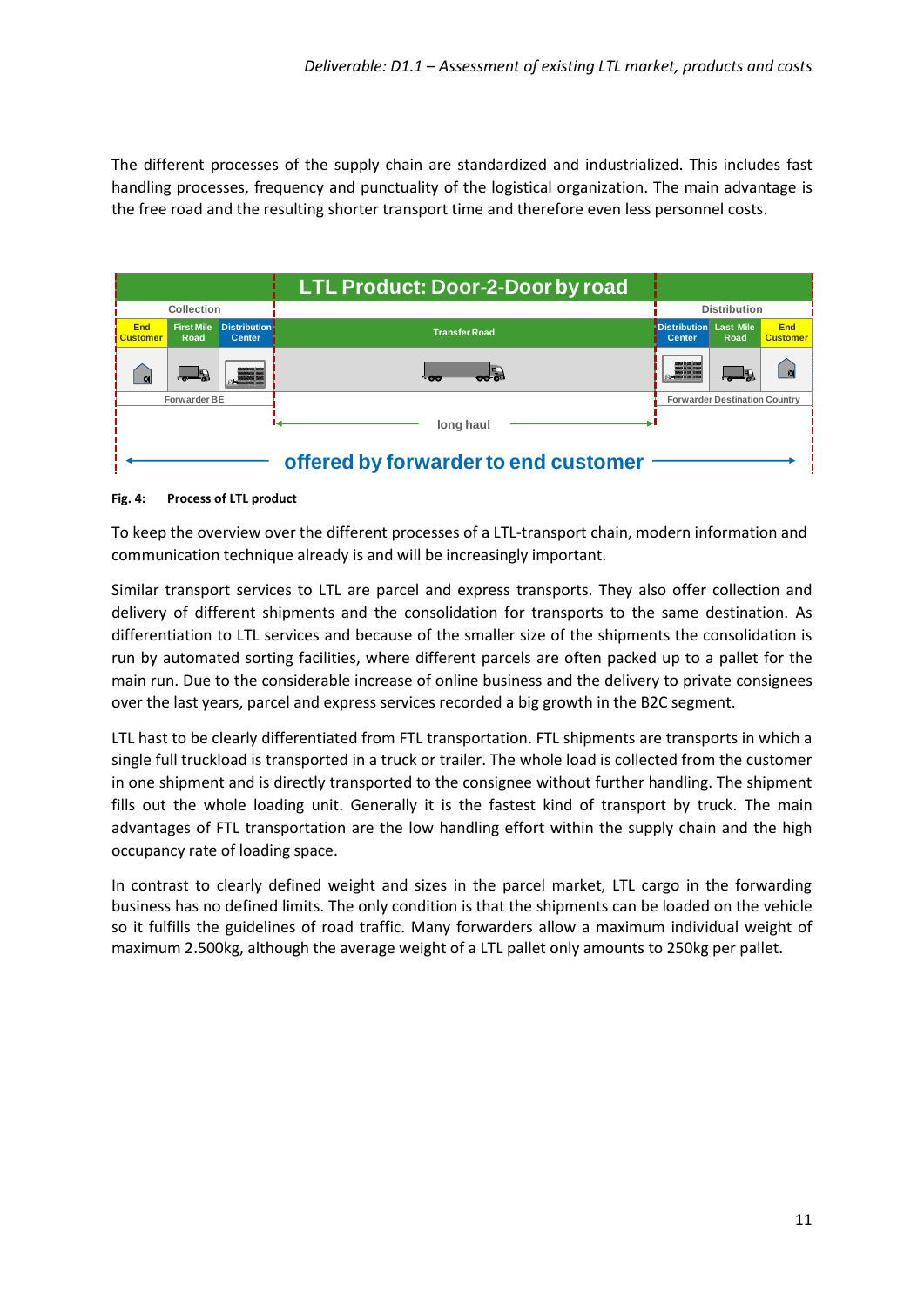# <span id="page-11-0"></span>**3 Market participants, commodities and LTL market size**

The LTL business is considered to serve in the B2B market for the supply of industry and commerce whose suppliers are the main customers.

Important players in the LTL market are forwarding companies with own warehouses, small first and last mile trucks and big long haul trucks and trailers.

In central Belgium close to the Antwerp cluster that is being focused on in this project, there are several forwarding companies from Belgium and internationals that operate in the LTL market such as Essers, Gebrüder Weiss, DHL, Hellmann, Dachser, DSV or Emons.

Supplier companies often make use of LTL services to pick up and deliver components, assembly parts or other materials that are elements of later stages in the production chain. They are typically integral parts of the mechanical engineering industry. Further typical LTL commodities are packages, boxes, bottles and cans, bales and rings, bags, trays, machinery, loading units and clothes (hanging garments).

The typical LTL customer requires the transport of between 3 and 10 pallets and his transport goods can be handled seperately by the individual unit contrary to bulk goods.

Supplier companies often make use of LTL services to pick up and deliver components, assembly parts or other materials that are elements of later stages in the production chain. They are typically integral parts of the mechanical engineering industry. Further typical LTL commodities are packages, boxes, bottles and cans, bales and rings, bags, trays, machinery, loading units and clothes (hanging garments). Another big customer of the LTL market is the chemical industry with a big production cluster in the port of Antwerp. End products of the chemical industry are often packed on pallets as preparation for their transportation. There are octabin pallets, IBC container pallets and bags on pallets used for chemical products (c.f. [Fig. 5\)](#page-11-1). A major part of these products is transported internationally on long haul cargo trucks. Our estimate is that approximately 3 million pallets per year with chemical goods are transported internationally from the Antwerp chemical cluster to destinations in Europe with road transport and LTL services.



#### <span id="page-11-1"></span>**Fig. 5: Palletized chemical end products**

To determine the potential market size for a rail-based LTL product, the cargo flows between the most important countries on the European mainland are analyzed and evaluated with focus on the ability of goods to switch to a rail based LTL transport.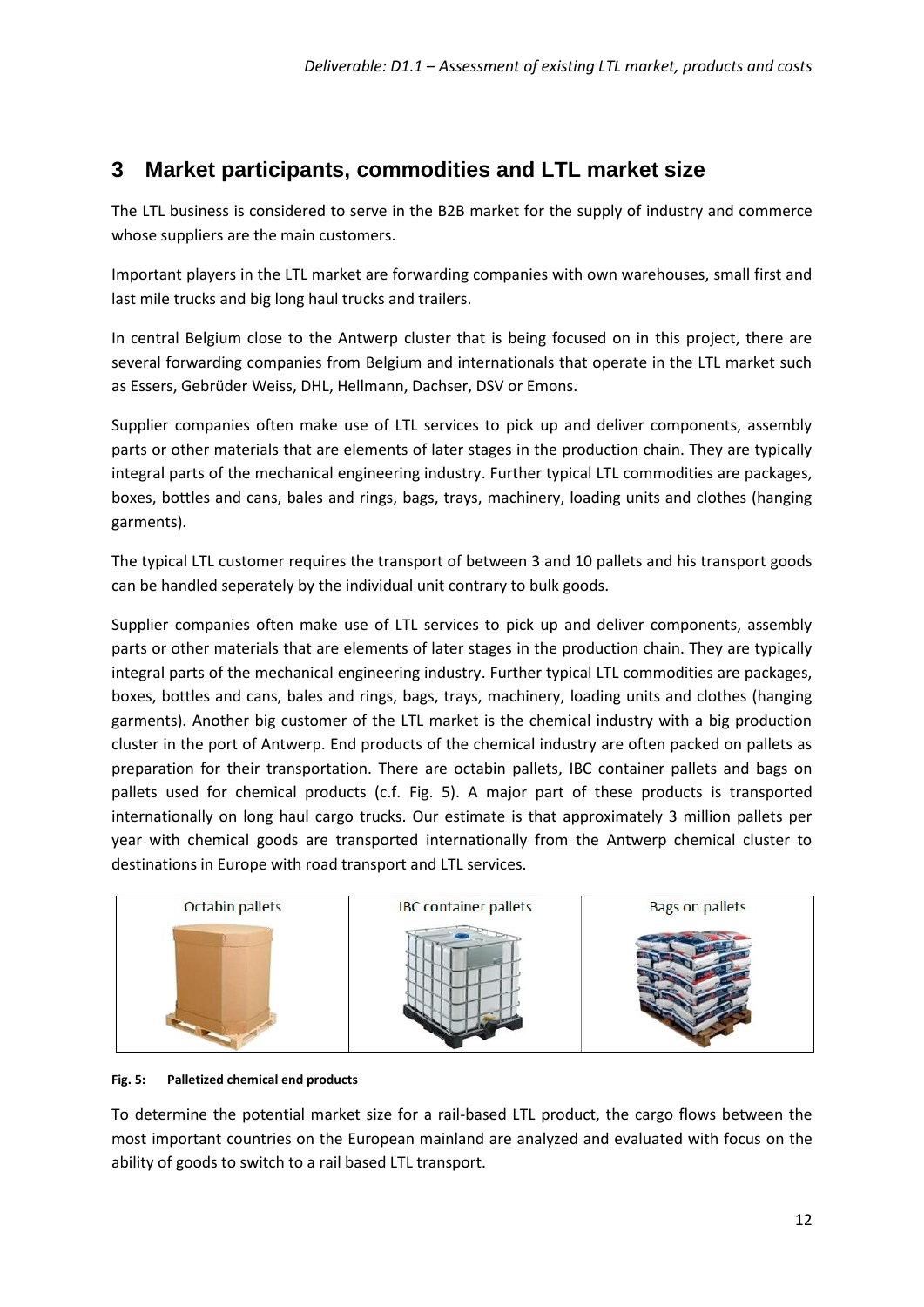A data extract from Eurostat, viewing international trade, forms the basis for the calculation of the market size on the considered routes, which is recorded in tons transported per year.

The big and most important volume streams in Europe move along the Rhine-Axis between Belgium and the Netherlands on the northern end and Italy on the southern end. Along the axis Germany, France and Switzerland play an important part in the market.

In northern Europe Sweden is an important destination for LTL transports as is Denmark as a transit and destination country. Crossing Germany to the east considerable market participants are Poland Czech Republic, Austria and Hungary.

Over the last years the market share of LTL cargo in Europe has remained constant and amounts to almost 5% of the total transport market. Based on this volume share the market size of LTL cargo between Belgium and considered countries can be calculated.

The total market size between the considered countries with focus on Belgium as origin and destination for LTL cargo were stable over the years from 9,9 mln. tons in 2014 with a drop to 9,5 mln. tons in 2015 and back to 9,9 mln. tons in 2016. The biggest partners for Belgium are France, Germany and the Netherlands (cf. [Fig. 6\)](#page-13-0).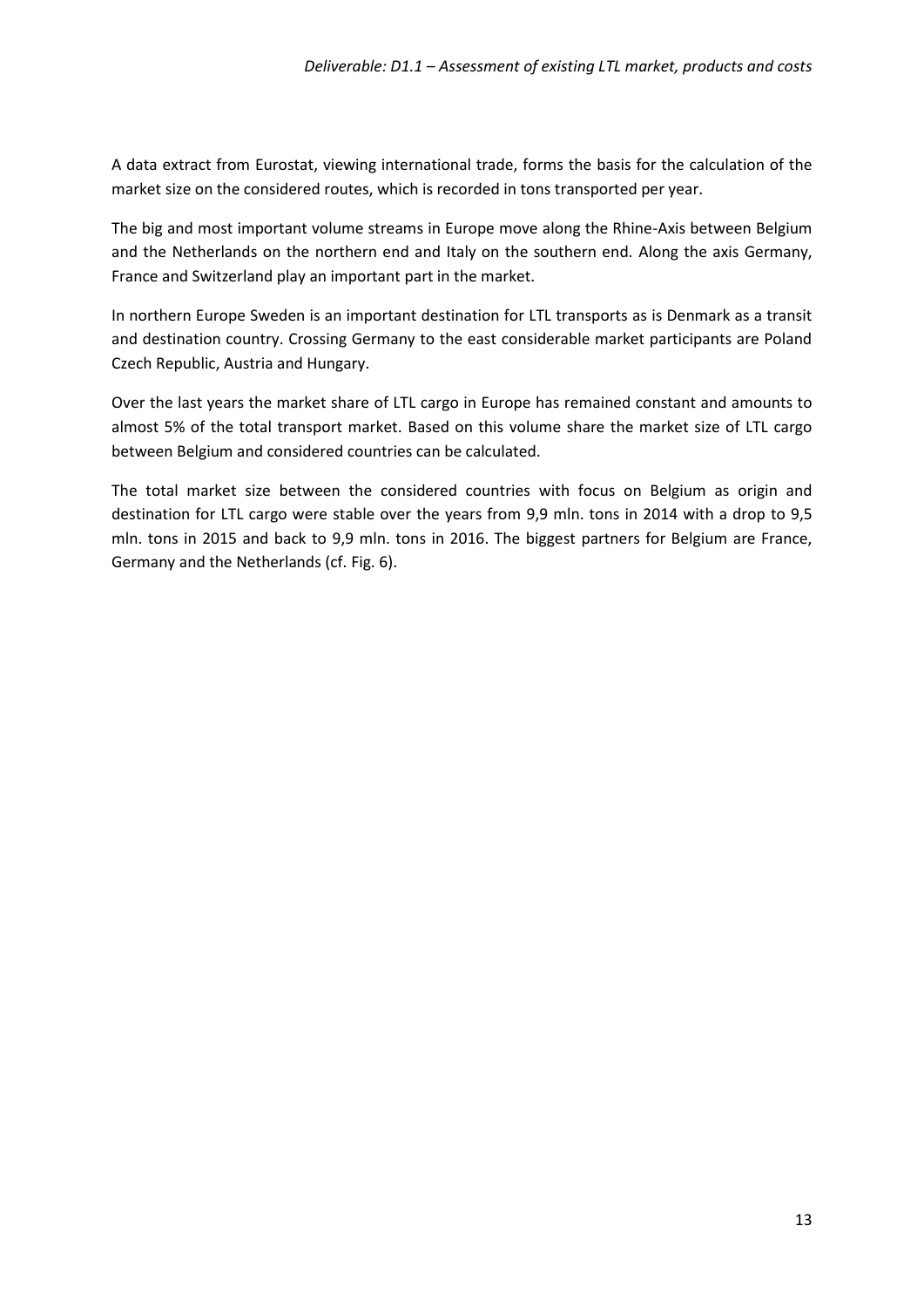

<span id="page-13-0"></span>**Fig. 6: Overview cargo flows**

[Fig. 7](#page-14-0) lists the total LTL cargo streams between Belgium and the considered countries in 2016. The biggest three partners, Netherlands, France and Germany all have more than double the volume of the other countries. The trade connection between Belgium and the Netherlands is considered to be a special case due to the extremely high share of petroleum products which is equal to a third of the total volume between these countries. These products, for example fuel and oil, do not have any potential for the LTL market, therefore the calculated cargo flows between Belgium and the Netherlands were reduced be 30%.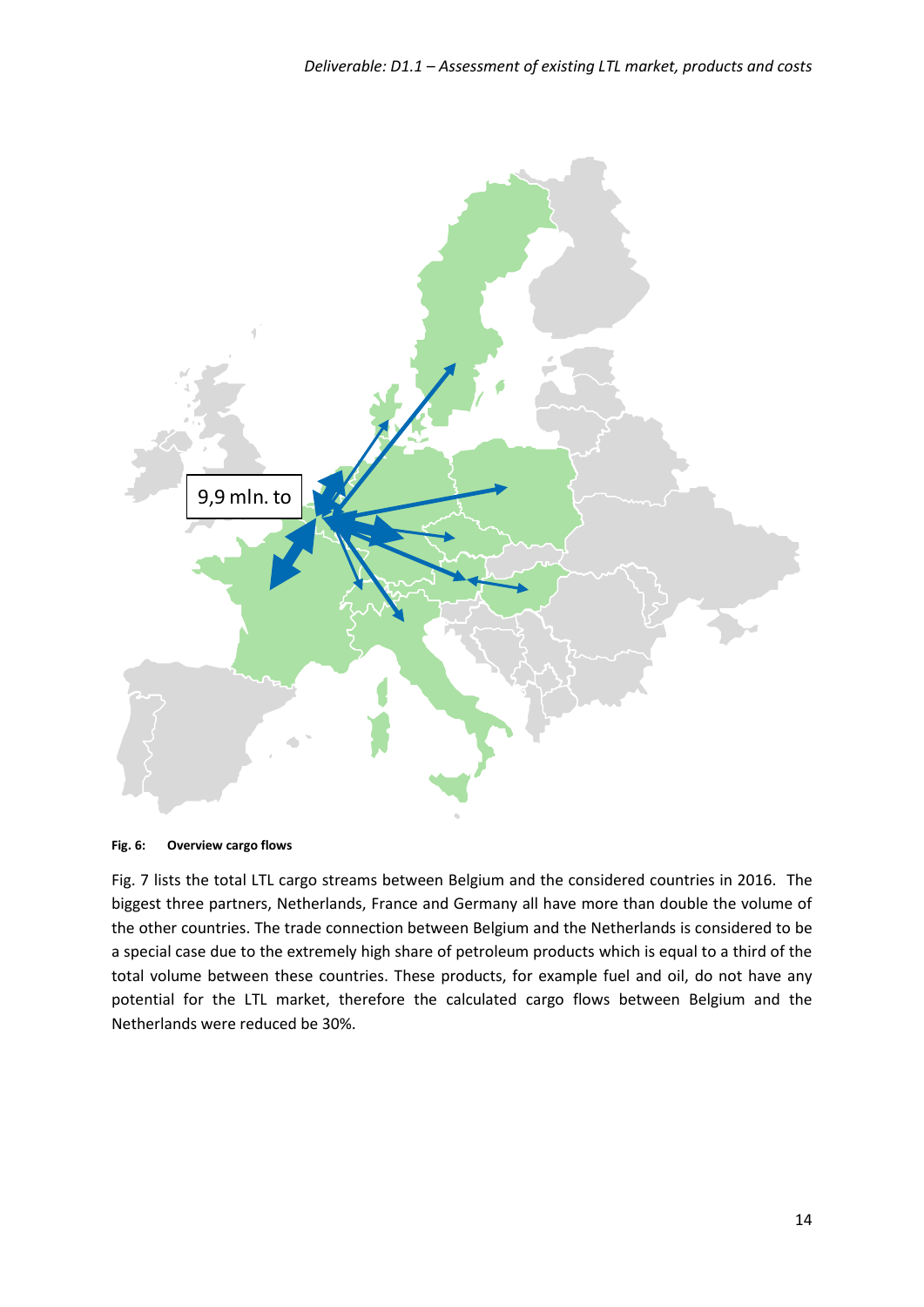

<span id="page-14-0"></span>**Fig. 7: LTL cargo streams between Belgium and considered countries [tons]**

The purpose of this work package is the working out of the "Less than wagonload" rail concept. Expecting a future share between 10% and 20% of the existing LTL market, the following tables illustrate the potential volume of the LWL solution, which is described in detail in deliverable 1.2. Today LTL cargo is almost completely running on the road. The German forwarding and logistics association expects a growth of road traffic volume from 2010 to 2030 of 16,8%. Subject to this outlook the potential market share for the LWL solution in the year 2030 is presented on the right side of [Fig. 8.](#page-14-1)

Considering that rail transportation becomes more attractive with a longer transport distance, the potential LTL volumes for direct neighboring countries like the Netherlands, France or Germany will have a lower share of the total market than for long distance connections. For this reason the potential volumes are reduced by 20% for these three main trade partners.

| Year: 2016          |                  |             | <b>Year: 2030</b> |                     |                  |             |
|---------------------|------------------|-------------|-------------------|---------------------|------------------|-------------|
| Share of LTL market |                  | 10%         |                   | Share of LTL market |                  | 10%         |
| Value               |                  | tons        |                   | Value               |                  | tons        |
|                     |                  |             |                   |                     |                  |             |
|                     | <b>Export to</b> | Import from |                   |                     | <b>Export to</b> | Import from |
| <b>NE</b>           | 122.966          | 248.990     |                   | <b>NE</b>           | 134.598          | 272.544     |
| FR.                 | 146.961          | 106.895     |                   | <b>FR</b>           | 160.863          | 117.007     |
| <b>DE</b>           | 135.236          | 109.281     |                   | <b>DE</b>           | 148.029          | 119.619     |
| IT                  | 22.664           | 15.295      |                   | IT                  | 24.808           | 16.742      |
| <b>SE</b>           | 7.555            | 18.058      |                   | <b>SE</b>           | 8.270            | 19.766      |
| PL                  | 12.168           | 7.059       |                   | PL                  | 13.319           | 7.726       |
| <b>CH</b>           | 8.746            | 866         |                   | <b>CH</b>           | 9.573            | 948         |
| CZ                  | 5.480            | 3.672       |                   | CZ                  | 5.998            | 4.019       |
| AT                  | 5.295            | 3.378       |                   | AT                  | 5.796            | 3.698       |
| DK.                 | 4.069            | 2.437       |                   | <b>DK</b>           | 4.454            | 2.667       |
| HU                  | 2.425            | 1.566       |                   | HU                  | 2.654            | 1.714       |

<span id="page-14-1"></span>**Fig. 8: Potential market share for LWL solution (10%)**

With an average pallet weight of 250kg for pallets in the LTL business the total traffic volume can be converted to number of pallets and therefore combined to wagonloads. [Fig. 9](#page-15-0) shows the potential wagonloads per year that can be achieved for the LWL solution.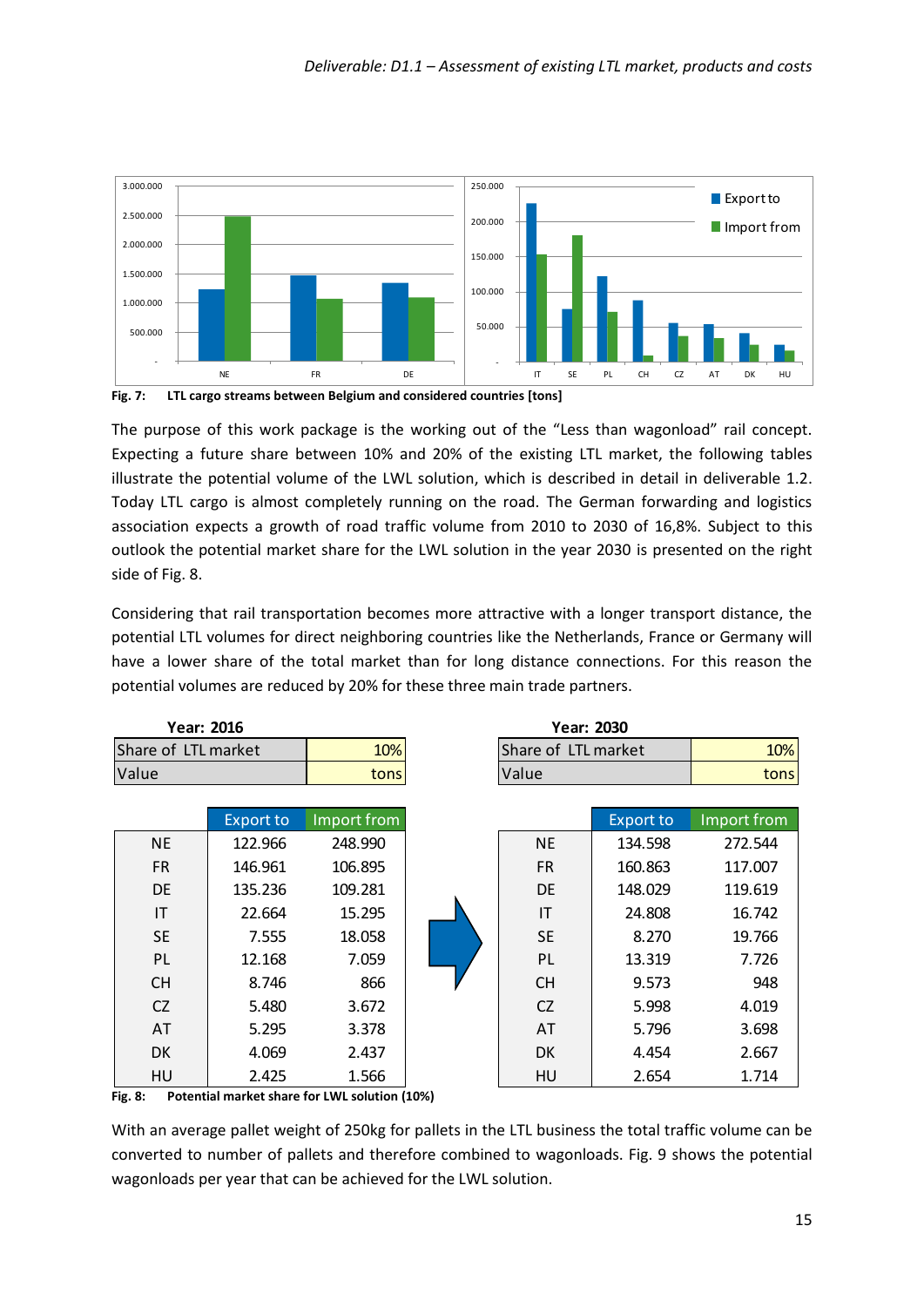| Year: 2016<br><b>Year: 2030</b> |                  |                   |  |                     |                  |                   |
|---------------------------------|------------------|-------------------|--|---------------------|------------------|-------------------|
| Share of LTL market             |                  | 10%               |  | Share of LTL market |                  | 10%               |
| Value                           |                  | <b>Wagonloads</b> |  | Value               |                  | <b>Wagonloads</b> |
|                                 |                  |                   |  |                     |                  |                   |
|                                 | <b>Export to</b> | Import from       |  |                     | <b>Export to</b> | Import from       |
| <b>NE</b>                       | 2.277            | 4.611             |  | NE                  | 2.493            | 5.047             |
| <b>FR</b>                       | 2.721            | 1.980             |  | <b>FR</b>           | 2.979            | 2.167             |
| DE                              | 2.504            | 2.024             |  | DE                  | 2.741            | 2.215             |
| IT                              | 420              | 283               |  | IT                  | 459              | 310               |
| <b>SE</b>                       | 140              | 334               |  | <b>SE</b>           | 153              | 366               |
| PL                              | 225              | 131               |  | PL                  | 247              | 143               |
| <b>CH</b>                       | 162              | 16                |  | <b>CH</b>           | 177              | 18                |
| <b>CZ</b>                       | 101              | 68                |  | CZ                  | 111              | 74                |
| AT                              | 98               | 63                |  | AT                  | 107              | 68                |
| DK                              | 75               | 45                |  | DK                  | 82               | 49                |
| HU                              | 45               | 29                |  | HU                  | 49               | 32                |

<span id="page-15-0"></span>**Fig. 9: Potential market share for LWL solution (10%) - wagonloads**

With a better acceptance of the LWL solution the potential share of the total LTL market could even rise to 20%. The corresponding volumes are shown in [Fig. 10.](#page-15-1) Train runs to countries with only low volumes could run in combination with other volumes that have to use the same routes.

| Year: 2016          |                  | <b>Year: 2030</b> |                     |           |             |
|---------------------|------------------|-------------------|---------------------|-----------|-------------|
| Share of LTL market |                  | 20%               | Share of LTL market |           | 20%         |
| Value               |                  | tons              | Value               |           | tons        |
|                     |                  |                   |                     |           |             |
|                     | <b>Export to</b> | Import from       |                     | Export to | Import from |
| <b>NE</b>           | 245.932          | 497.979           | <b>NE</b>           | 269.197   | 545.088     |
| <b>FR</b>           | 293.921          | 213.790           | <b>FR</b>           | 321.726   | 234.014     |
| <b>DE</b>           | 270.471          | 218.561           | <b>DE</b>           | 296.058   | 239.237     |
| IT                  | 45.327           | 30.591            | IT                  | 49.615    | 33.484      |
| <b>SE</b>           | 15.111           | 36.115            | <b>SE</b>           | 16.540    | 39.532      |
| PL                  | 24.336           | 14.117            | <b>PL</b>           | 26.639    | 15.453      |
| <b>CH</b>           | 17.492           | 1.732             | <b>CH</b>           | 19.147    | 1.896       |
| CZ                  | 10.960           | 7.344             | CZ                  | 11.997    | 8.039       |
| AT                  | 10.589           | 6.757             | AT                  | 11.591    | 7.396       |
| DK.                 | 8.138            | 4.873             | <b>DK</b>           | 8.908     | 5.334       |
| HU                  | 4.850            | 3.132             | HU                  | 5.309     | 3.428       |

<span id="page-15-1"></span>**Fig. 10: Potential market share for LWL solution (20%)**

A conversion to wagonloads results in the following yearly rail potential for the LWL concept: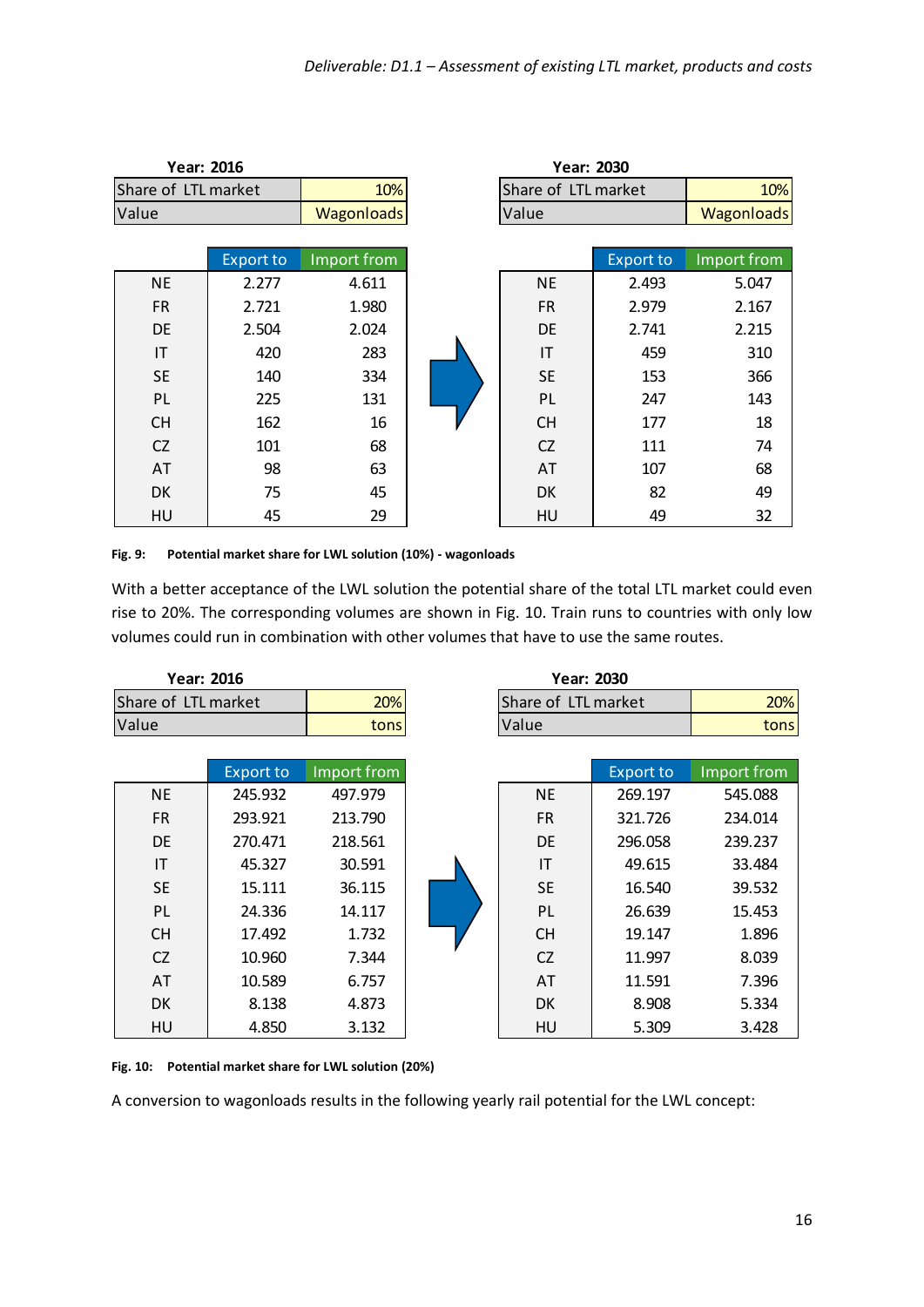| Year: 2016<br><b>Year: 2030</b> |                  |                   |  |                     |                  |                   |
|---------------------------------|------------------|-------------------|--|---------------------|------------------|-------------------|
| Share of LTL market             |                  | 20%               |  | Share of LTL market |                  | 20%               |
| Value                           |                  | <b>Wagonloads</b> |  | Value               |                  | <b>Wagonloads</b> |
|                                 |                  |                   |  |                     |                  |                   |
|                                 | <b>Export to</b> | Import from       |  |                     | <b>Export to</b> | Import from       |
| <b>NE</b>                       | 4.554            | 9.222             |  | <b>NE</b>           | 4.985            | 10.094            |
| <b>FR</b>                       | 5.443            | 3.959             |  | <b>FR</b>           | 5.958            | 4.334             |
| DE                              | 5.009            | 4.047             |  | DE                  | 5.483            | 4.430             |
| IT                              | 839              | 566               |  | IT                  | 919              | 620               |
| <b>SE</b>                       | 280              | 669               |  | <b>SE</b>           | 306              | 732               |
| PL                              | 451              | 261               |  | PL                  | 493              | 286               |
| <b>CH</b>                       | 324              | 32                |  | <b>CH</b>           | 355              | 35                |
| <b>CZ</b>                       | 203              | 136               |  | <b>CZ</b>           | 222              | 149               |
| AT                              | 196              | 125               |  | AT                  | 215              | 137               |
| DK                              | 151              | 90                |  | <b>DK</b>           | 165              | 99                |
| HU                              | 90               | 58                |  | HU                  | 98               | 63                |

<span id="page-16-0"></span>**Fig. 11: Potential market share for LWL solution (20%) - wagonloads**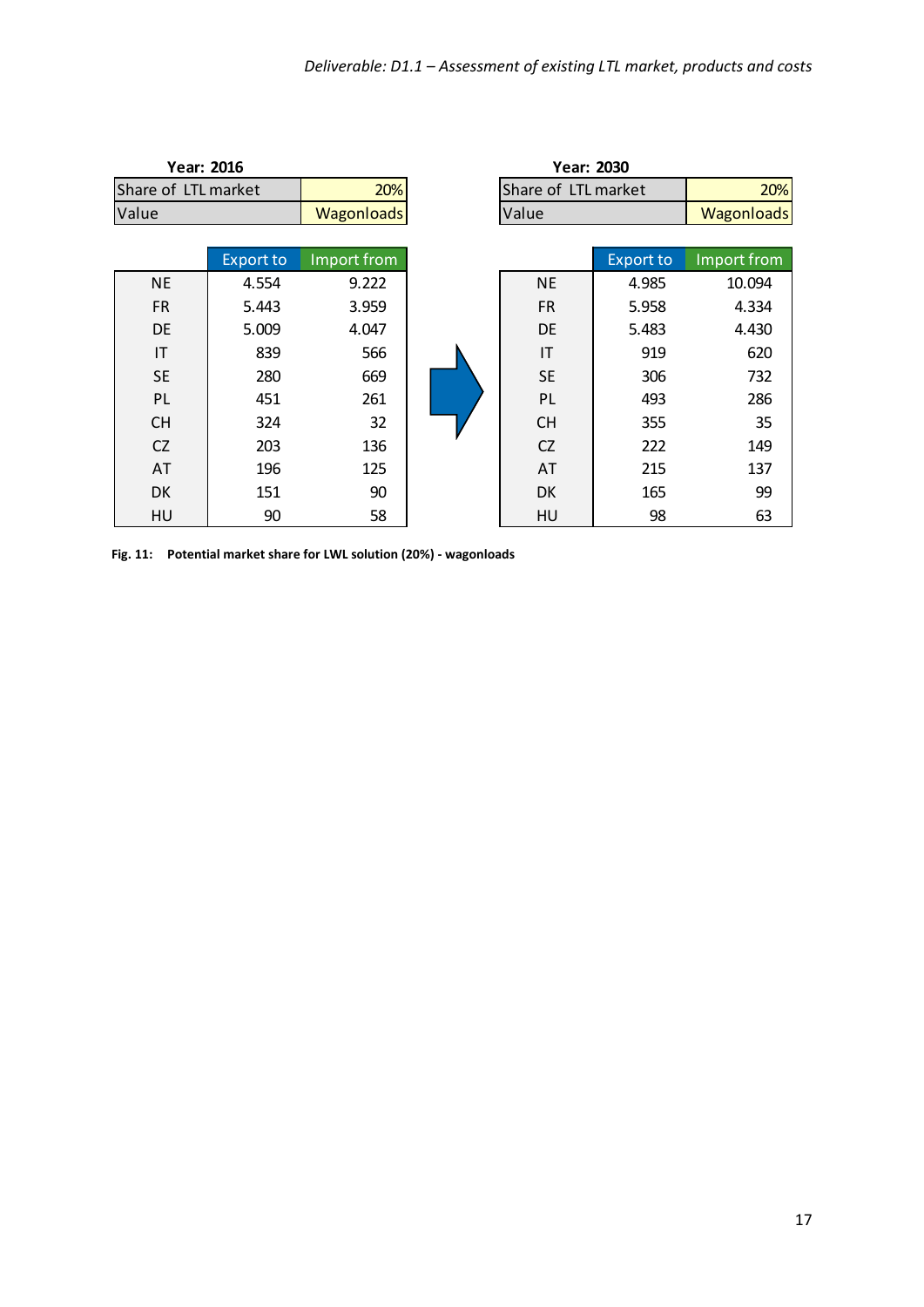## <span id="page-17-0"></span>**4 Infrastructure requirements**

### <span id="page-17-1"></span>**4.1 Warehouses**

The most important process within the LTL supply chain is the handling of shipments in warehouses. A frictionless supply chain requires efficient warehouses. Forwarding companies load and unload pallets to and from trucks. They consolidate shipments to generate full truckloads for the main run and provide short term storage for single shipments. The quality of far-reaching on-time deliveries depends on a functional handling warehouse.

### <span id="page-17-2"></span>**4.2 Pallets**

The two most common pallets in the European market are the Euro-pallet and the industrial pallet. Both pallets are standardized and used in the European transport market. The Euro-pallet has a length of 1,2m and a width of 0,8m. The industrial pallet's length amounts to 1,2m and its width is 1,0m. The load capacity is around 1.500kg for Euro-pallets and industrial pallets. For static load industrial pallets can take weight of up to 4.000kg.

In the LessThanWagonLoad project the industrial pallet is considered for standard use in the LTL and groupage market, because the focus of the project lies on the chemical industry where industrial pallets are used more often.

### <span id="page-17-3"></span>**4.3 Trucks**

For the first and last mile in the LTL market, trucking companies require small trucks for collection and distribution to the final customer. It can be operated be the freight forwarder which operates warehouse and long haul trucks or by a regional company as sub-contractor. First and last mile trucks have the capacity of 12-16 industrial pallets on one layer.

For the last mile there are the same requirements as for the first mile. It is the reflexion of the first mile at the other end of the supply chain. Only in Switzerland the system works differently as in the other countries of central Europea. Switzerland has a well-working SWL rail network that can provide single wagons in close proximity to the customers. Therefore the main share of the first and last mile in Switzerland already runs on rail.

The long haul of the LTL solution requires long-distance trucks. Generally they carry trailers as loading units that have a capacity of 26 industrial pallets on one layer.

### <span id="page-17-4"></span>**4.4 Information and communication technologies**

New communication possibilities, for example the use of electronic data interchange (EDI), mobile communication and automatic identification systems are an important componant of logistical processes. They enable a more efficient coordination between all parties involved in the supply chain of the LTL market.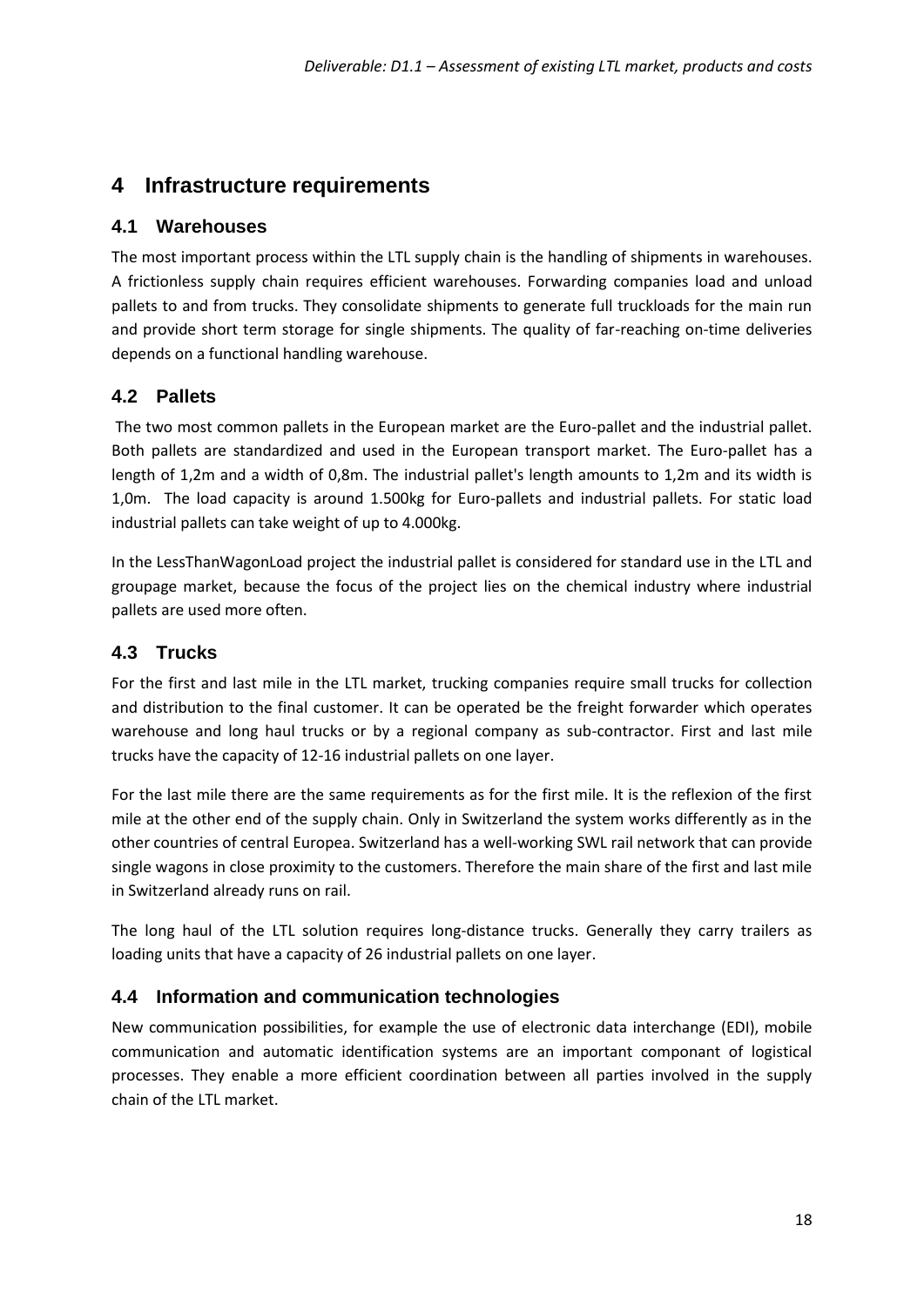## <span id="page-18-0"></span>**5 Restrictions**

The loading space of long haul trucks provides space for 26 industrial pallets on one layer (cf. [Fig.](#page-18-1)  [12\)](#page-18-1). Different models of first and last mile trucks only provide space between 12-16 industrial pallets.



#### <span id="page-18-1"></span>**Fig. 12: Scheme loaded 40 feet trailer**

Industrial pallets can be loaded with shipments with the maximum weight of 1.500kg for dynamic use.

EUR-pallets that are also an important standard load but not preferred by the chemical industry, can be loaded by the number of 33 on a standard trailer.

|                   |      |       |  |  |  |  |  |  |  |  |    | 2480 |
|-------------------|------|-------|--|--|--|--|--|--|--|--|----|------|
| $\overline{1\$ 8} |      |       |  |  |  |  |  |  |  |  | າາ |      |
|                   | 1200 | 13625 |  |  |  |  |  |  |  |  |    |      |

#### <span id="page-18-2"></span>**Fig. 13: Scheme loaded 40 feet trailer with EUR-pallets**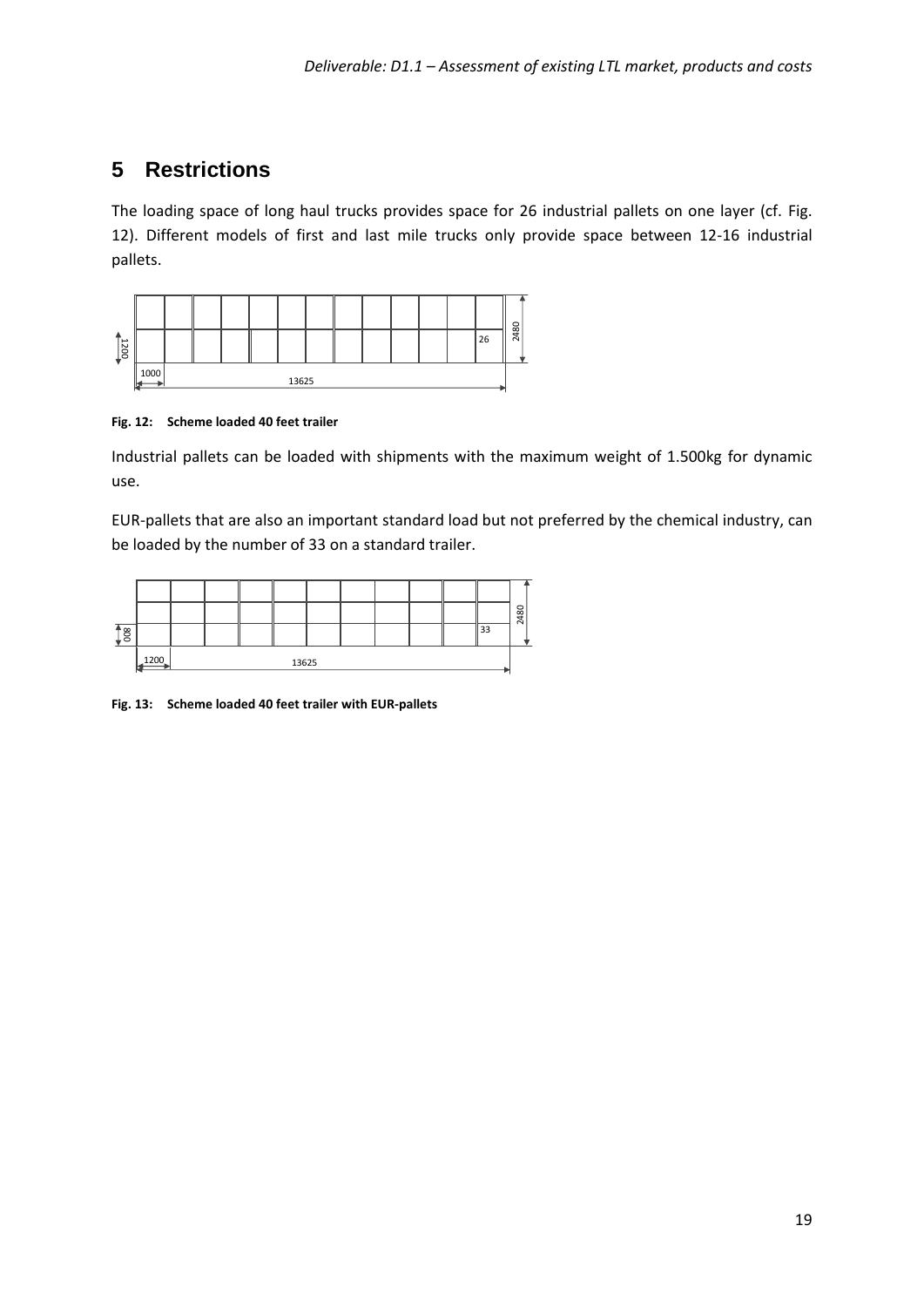## <span id="page-19-0"></span>**6 Service production**

LTL customers have high expectations to transport times, flexibility, punctuality and reliability of transport services. Besides daily collection of shipments a lead time of two days for European connections up to 1.000km is required.

In the meantime it is part of the general product portfolio of forwarding companies to offer 24 hourservice for distances up to 500km, even to other European countries. Standardized transport production of the LTL service guarantees reliable delivery times. Standard production of a LTL service begins by day. Collection and delivery of collected shipments to the local warehouse usually happens not later than 6 p.m. After handling and registration of all shipments the loaded long haul trucks start their run at late evening as overnight transport and provide the trailer at the destination warehouse in the early morning around 6 a.m. In the warehouse the cargo is loaded to small regional trucks that deliver again by day in agreed time windows with the consignees, so the delivery time complies with the guaranteed 24 hours.

The quality of LTL services improved over time with the implementation of barcoded shipments. The handling became faster and free of errors. Under this condition track-and-trace systems could be implemented within the transport production and the whole transport became more transparent. In the meantime radio-frequency identification is on the way to replace barcodes mid-term.